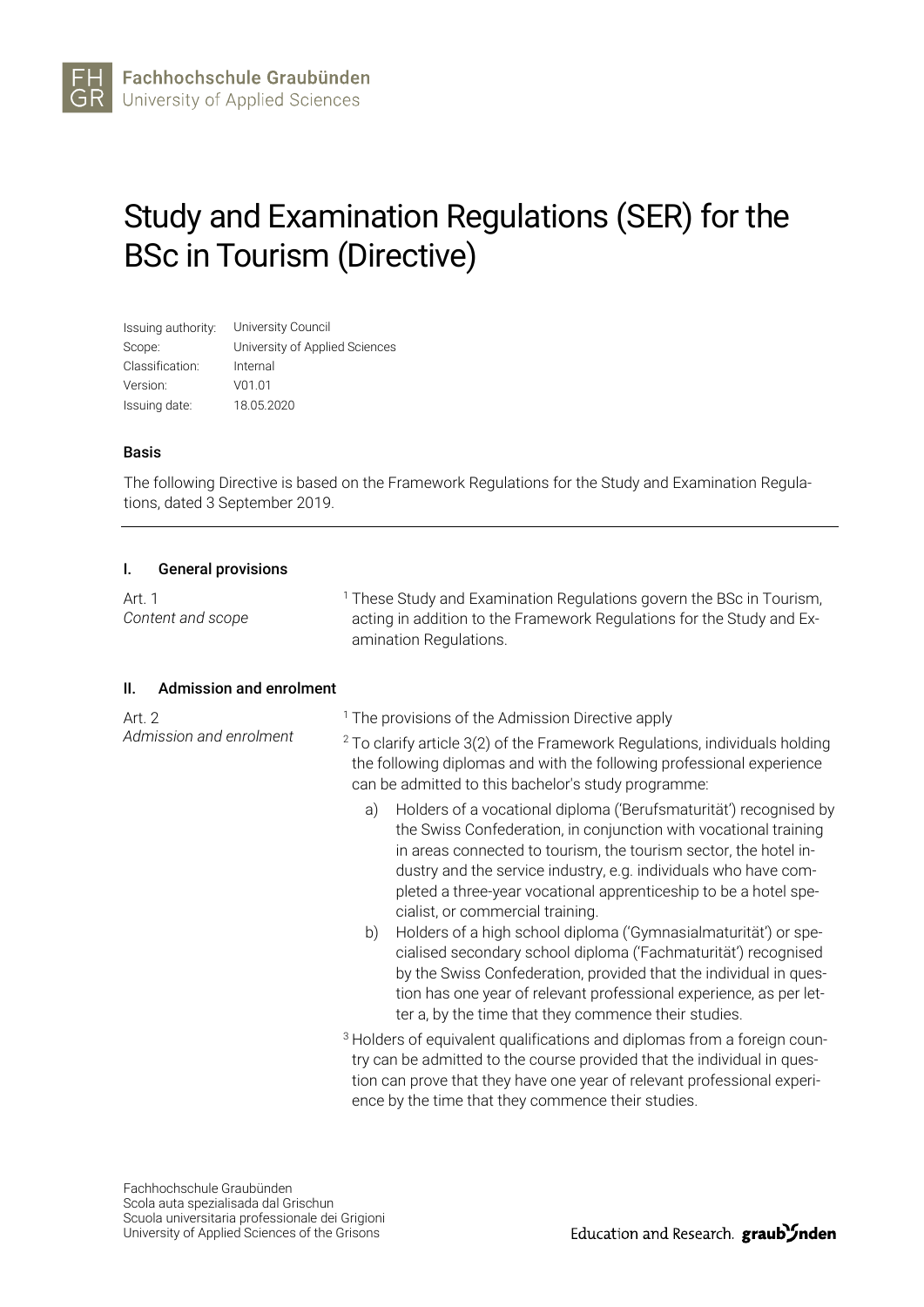|                                                               | <sup>4</sup> The Director of Studies will decide whether to recognise other profes-<br>sional experience on a case-by-case basis.                                                                                                                   |  |  |  |  |  |
|---------------------------------------------------------------|-----------------------------------------------------------------------------------------------------------------------------------------------------------------------------------------------------------------------------------------------------|--|--|--|--|--|
| Art. 3<br>Admission                                           | <sup>1</sup> Individuals who can prove that their English language skills are at B2<br>level (Cambridge First Certificate or equivalent) upon commencing their<br>studies can be accepted into the English class.                                   |  |  |  |  |  |
| Art. 4<br>Recognition of previous                             | <sup>1</sup> The Admissions Directive defines whether previous academic achieve-<br>ments can be recognised.                                                                                                                                        |  |  |  |  |  |
| academic achievements                                         | <sup>2</sup> In other respects, the following applies with regard to recognising other<br>previous academic achievements:                                                                                                                           |  |  |  |  |  |
|                                                               | Modules can be recognised if a module of similar scope and cov-<br>a)<br>ering similar content was taken and passed as part of a previous<br>study programme.<br>The Director of Studies will make decisions relating to such<br>b)<br>recognition. |  |  |  |  |  |
|                                                               | <sup>3</sup> The application for the recognition of ECTS points or equivalent<br>achievements attained prior to the commencement of the study pro-<br>gramme must be submitted no fewer than two weeks before the study<br>programme is commenced.  |  |  |  |  |  |
| Art. 5<br>Additional costs specific<br>to the study programme | <sup>1</sup> Additional costs amounting to approx. CHF 550.00 per semester, on av-<br>erage, are incurred for external examinations, learning materials, excur-<br>sions etc.                                                                       |  |  |  |  |  |
|                                                               | <sup>2</sup> In principle, the University of Applied Sciences will not contribute to-<br>wards these costs.                                                                                                                                         |  |  |  |  |  |
| III. Studies<br>III.                                          |                                                                                                                                                                                                                                                     |  |  |  |  |  |
| Art. 6<br>Study structure                                     | <sup>1</sup> The study programme is offered as a full-time programme. A job may<br>only be pursued alongside the study programme to a limited extent.                                                                                               |  |  |  |  |  |
|                                                               | <sup>2</sup> The place of study is Chur, but individual courses can take place at<br>other locations.                                                                                                                                               |  |  |  |  |  |
|                                                               | <sup>3</sup> The study programme is given in German/English for German classes<br>and in English for international classes. Individual courses can take<br>place in other languages.                                                                |  |  |  |  |  |
|                                                               | <sup>4</sup> A separate directive governs training in foreign languages.                                                                                                                                                                            |  |  |  |  |  |
| Art. 7<br>Curriculum                                          | <sup>1</sup> The curriculum (structure of the study programme) is detailed in the at-<br>tached document.                                                                                                                                           |  |  |  |  |  |
|                                                               | <sup>2</sup> Students can view the specific study plan for the year in question.                                                                                                                                                                    |  |  |  |  |  |
|                                                               | <sup>3</sup> The curriculum and study plan are subject to change.                                                                                                                                                                                   |  |  |  |  |  |
|                                                               | <sup>4</sup> The structure of the study programme comprises mandatory modules<br>amounting to 136 ECTS points.                                                                                                                                      |  |  |  |  |  |
|                                                               | <sup>5</sup> The structure of the study programme comprises mandatory elective<br>modules amounting to 36 ECTS points.                                                                                                                              |  |  |  |  |  |
|                                                               | Major: A major must be selected: 12 ECTS points<br>a)<br>The major will be stated on the diploma provided that the bache-<br>lor thesis is from the selected major.                                                                                 |  |  |  |  |  |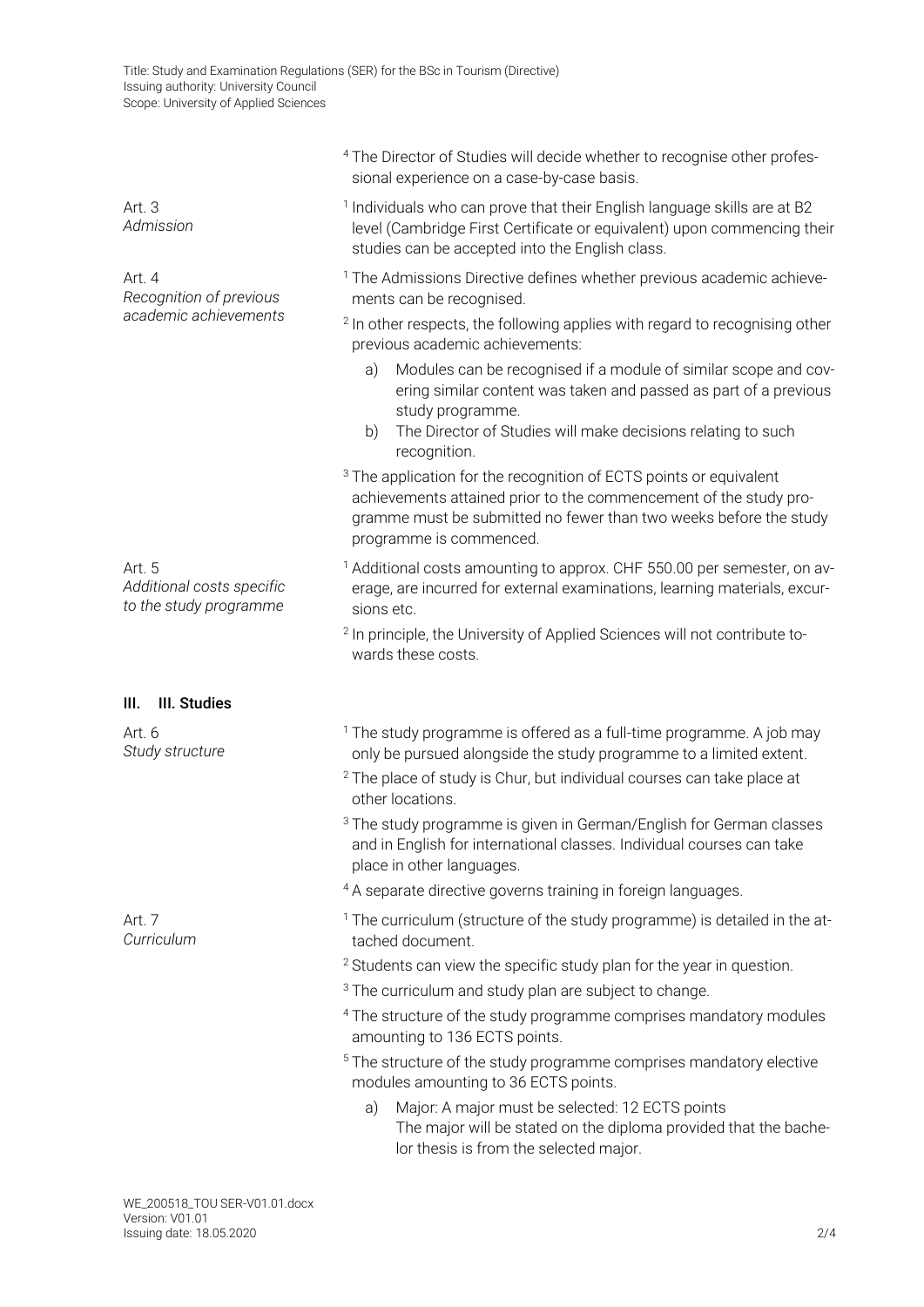|                                                  | b)<br>Mandatory elective modules: At least one module must be se-<br>lected: 4 ECTS points                                                                                                                                                                                                                                                                                                                                                                                                                                                                                                                                                                                                                        |
|--------------------------------------------------|-------------------------------------------------------------------------------------------------------------------------------------------------------------------------------------------------------------------------------------------------------------------------------------------------------------------------------------------------------------------------------------------------------------------------------------------------------------------------------------------------------------------------------------------------------------------------------------------------------------------------------------------------------------------------------------------------------------------|
|                                                  | Mandatory elective language English (various entry levels availa-<br>$\circ$ )<br>ble): 8 ECTS points                                                                                                                                                                                                                                                                                                                                                                                                                                                                                                                                                                                                             |
|                                                  | Mandatory elective language of a second language 12 ECTS<br>d)<br>points                                                                                                                                                                                                                                                                                                                                                                                                                                                                                                                                                                                                                                          |
|                                                  | <sup>6</sup> Free elective modules of up to 8 ECTS points can be selected. Students<br>can actively identify and suggest free elective modules. They can be<br>modules from other study programmes offered by the University of Ap-<br>plied Sciences, free elective modules from external training pro-<br>grammes, summer school courses, MOOCs, or similar, for example. Ad-<br>ditional mandatory elective modules can be taken as free elective mod-<br>ules, at 4 ECTS points each, to reach the minimum number of 180<br>ECTS points for the bachelor's programme.<br><sup>7</sup> The Director of Studies can mandate that mandatory elective modules<br>only run if minimum participant numbers are met. |
| Art. 8<br>Exchange semesters                     | <sup>1</sup> An exchange semester, or an exchange year, in the instance of the dou-<br>ble degree programme, can take place in the second year of the study<br>programme. For this, the second year of the study programme is de-<br>fined as the mobility window.                                                                                                                                                                                                                                                                                                                                                                                                                                                |
|                                                  | <sup>2</sup> An agreement will determine the modules that must be completed at<br>the exchange university and subsequently recognised.                                                                                                                                                                                                                                                                                                                                                                                                                                                                                                                                                                            |
|                                                  | <sup>3</sup> If the agreed modules are not passed during the exchange semester,<br>the Director of Studies will determine replacement modules.                                                                                                                                                                                                                                                                                                                                                                                                                                                                                                                                                                    |
| <b>Examination and graduation process</b><br>IV. |                                                                                                                                                                                                                                                                                                                                                                                                                                                                                                                                                                                                                                                                                                                   |
| Art. 9<br>Examination procedure                  | <sup>1</sup> The number, form and duration of course assessments are detailed in<br>the module and course description in question.                                                                                                                                                                                                                                                                                                                                                                                                                                                                                                                                                                                |
|                                                  | <sup>2</sup> Students who are unable to participate in a course assessment due to<br>justified, demonstrable extenuating circumstances (e.g. illness, acci-<br>dent, bereavement) will have the chance to sit a replacement examina-<br>tion.                                                                                                                                                                                                                                                                                                                                                                                                                                                                     |
|                                                  | <sup>3</sup> Re-examination as per the Framework Regulations are not possible for<br>the bachelor thesis.                                                                                                                                                                                                                                                                                                                                                                                                                                                                                                                                                                                                         |
| Art. 10<br>Course assessment                     | <sup>1</sup> Notice of deregistration from a module must be received in writing by<br>the Director of Studies at least 10 days prior to the first course assess-<br>ment for the module in question. It is not possible to deregister from<br>the module if it is being repeated.                                                                                                                                                                                                                                                                                                                                                                                                                                 |
|                                                  | <sup>2</sup> To promote a student-centred approach to learning, grades for course<br>assessments undertaken during the semester can be announced by<br>the lecturers immediately after the assessments have been graded.                                                                                                                                                                                                                                                                                                                                                                                                                                                                                          |
|                                                  | <sup>3</sup> Module grades can be viewed on the official grade announcement date.                                                                                                                                                                                                                                                                                                                                                                                                                                                                                                                                                                                                                                 |
|                                                  | <sup>4</sup> The viewing of examination scripts will be organised centrally by the Di-<br>rector of Studies at the start of the subsequent semester.                                                                                                                                                                                                                                                                                                                                                                                                                                                                                                                                                              |
|                                                  | <sup>5</sup> The objection date shall be classed as the date on which the examina-<br>tion scripts are viewed.                                                                                                                                                                                                                                                                                                                                                                                                                                                                                                                                                                                                    |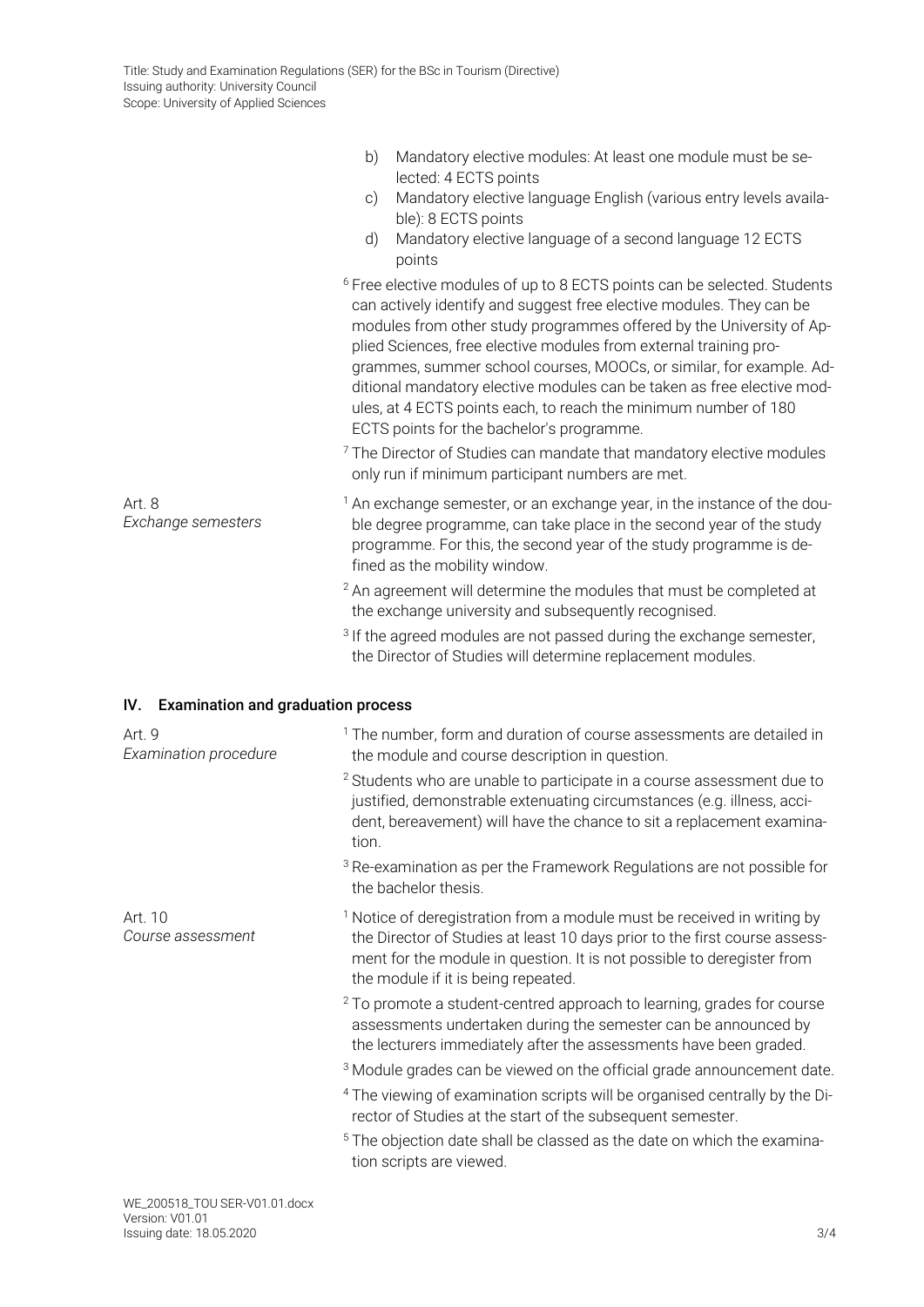Title: Study and Examination Regulations (SER) for the BSc in Tourism (Directive) Issuing authority: University Council Scope: University of Applied Sciences

| Art. 11<br>Failed modules         | <sup>1</sup> Re-examination is not offered for the below modules:<br><b>Bachelor thesis</b><br>a)                                                                                                                                         |  |  |  |  |
|-----------------------------------|-------------------------------------------------------------------------------------------------------------------------------------------------------------------------------------------------------------------------------------------|--|--|--|--|
|                                   | <sup>2</sup> The module description determines whether re-examination is offered<br>for every other module. Participation in re-examinations is voluntary.                                                                                |  |  |  |  |
|                                   | <sup>3</sup> The form and duration of a re-examination for a module may differ<br>from the form and duration of the standard course assessment. Infor-<br>mation about this will be announced by the Director of Studies in ad-<br>vance. |  |  |  |  |
| Art. 12<br><b>Bachelor Thesis</b> | <sup>1</sup> The provisions for the bachelor thesis, laid down in a separate set of<br>regulations for the study programme, apply.                                                                                                        |  |  |  |  |
| <b>Closing provisions</b><br>V.   |                                                                                                                                                                                                                                           |  |  |  |  |
| $\lambda$ $\lambda$               |                                                                                                                                                                                                                                           |  |  |  |  |

Art. 13 *Entry into force and validity*

<sup>1</sup> These Study and Examination Regulations enter into force on 1 September 2020. They replace the Study and Examination Regulations dated 27 June 2017.

<sup>2</sup> The Study Regulations apply to students enrolled from 1 September 2020 onwards.

# University of Applied Sciences of the Grisons

President **President** Profector

Jürg Kessler Martin Studer Martin Studer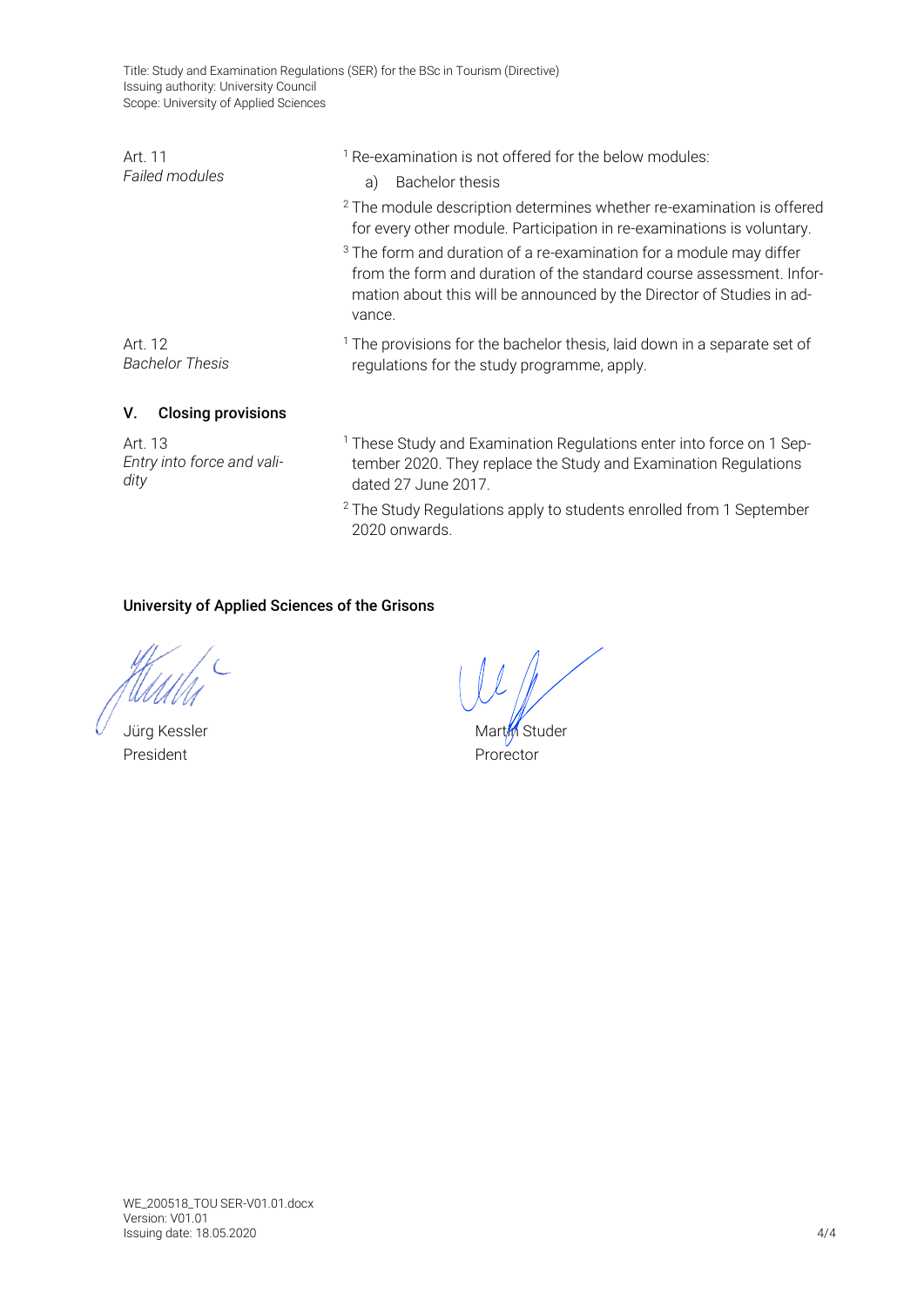# Appendices to the Study and Examination Regulations (SER) for the BSc in Tourism (Directive)

| Issuing authority: | University Executive Board |
|--------------------|----------------------------|
| Scope:             | Study course               |
| Classification:    | Not classified             |
| Version:           | V01.02                     |
| Issuing date:      | 04.01.2022                 |

### I. General Information

Art. 1 *Subject to modifications*

Art. 2 *Abbreviations* <sup>1</sup> The curriculum and study plan are subject to change.

<sup>1</sup> The following abbreviations are used to describe a module's type:

- a) M Mandatory module
- b) ME Mandatory elective module
- c) FE Free elective module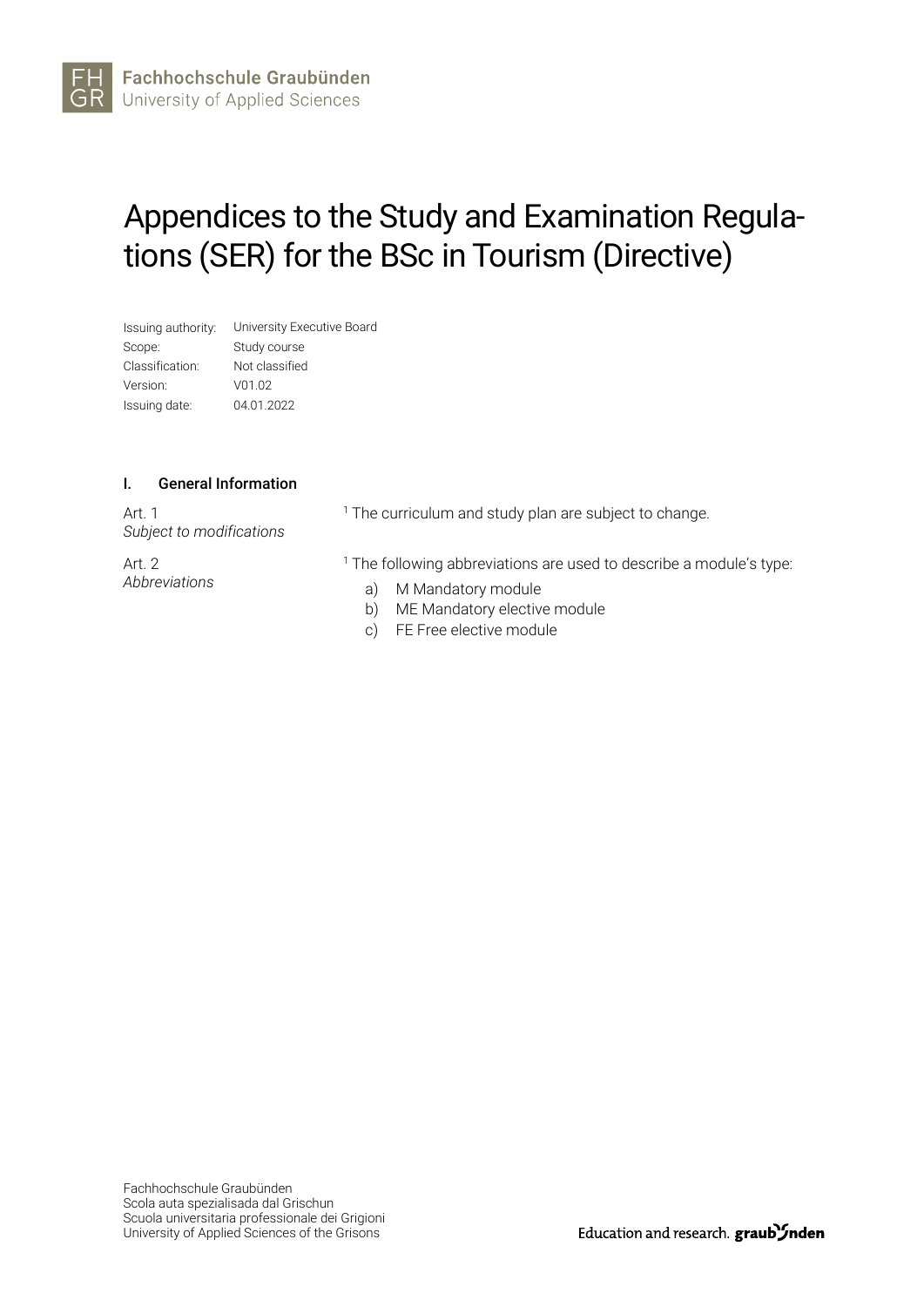# II. Module Group: Mandatory modules for the first year of the study programme (52 ECTS points)

| Abbrevia-<br>tion | <b>Module</b>                            | <b>ECTS</b><br>points | <b>Type</b>                                                                                                | <b>Course name</b>                         | <b>Course ECTS</b><br>points |
|-------------------|------------------------------------------|-----------------------|------------------------------------------------------------------------------------------------------------|--------------------------------------------|------------------------------|
| <b>ECOMI</b>      | ECO: Microeco-<br>nomics                 | 4                     | M                                                                                                          |                                            |                              |
| <b>FINACO</b>     | Finance and Ac-<br>counting              | $\overline{4}$        | M                                                                                                          |                                            |                              |
| <b>GMBS</b>       | <b>GM: Business</b><br><b>Studies</b>    | $\overline{4}$        | M                                                                                                          |                                            |                              |
| SOFSE1            | Soft Skills 1                            | 6                     | $\mathsf{M}% _{T}=\mathsf{M}_{T}\!\left( a,b\right) ,\ \mathsf{M}_{T}=\mathsf{M}_{T}\!\left( a,b\right) ,$ | Soft Skills: Psychology                    | $\overline{2}$               |
|                   |                                          |                       |                                                                                                            | Soft Skills: Sociology                     | $\overline{2}$               |
|                   |                                          |                       |                                                                                                            | Rhetotic and Presentation<br><b>Skills</b> | $\overline{2}$               |
| <b>REMEE</b>      | Research Meth-<br>ods                    | 6                     | M                                                                                                          | Scientific Work: Fundamen-<br>tal Aspects  | $\overline{2}$               |
|                   |                                          |                       |                                                                                                            | Scientific Work: Research<br>Paper         | $\overline{2}$               |
|                   |                                          |                       |                                                                                                            | Decision Making Methodol-<br>ogy           | $\overline{2}$               |
| <b>MATHE</b>      | Mathematics                              | $\overline{4}$        | M                                                                                                          |                                            |                              |
| <b>TOURE1</b>     | Tourism 1: Market<br>$\overline{4}$<br>M |                       |                                                                                                            | Introduction to Tourism                    | $\overline{2}$               |
|                   |                                          |                       | Products in Tourism and<br>Leisure                                                                         | $\overline{2}$                             |                              |
| <b>ECOMA</b>      | ECO: Macroeco-<br>nomics                 | 4                     | M                                                                                                          |                                            |                              |
| <b>STATE</b>      | <b>Statistics</b>                        | $\overline{4}$        | $\mathsf{M}$                                                                                               |                                            |                              |
| <b>LAWPR</b>      | Law: Principles                          | 4                     | M                                                                                                          |                                            |                              |
| SOFSE2            | Soft Skills 2                            | 4                     | M                                                                                                          | Soft Skills: Business Ethics               | $\overline{2}$               |
|                   |                                          |                       |                                                                                                            | Soft Skills: Communication                 | $\overline{2}$               |
| <b>BUINFO</b>     | Business Infor-<br>matics                | 4                     | M                                                                                                          |                                            |                              |

<sup>1</sup> All modules must be passed.

Table 1 Mandatory modules for the first year of the study programme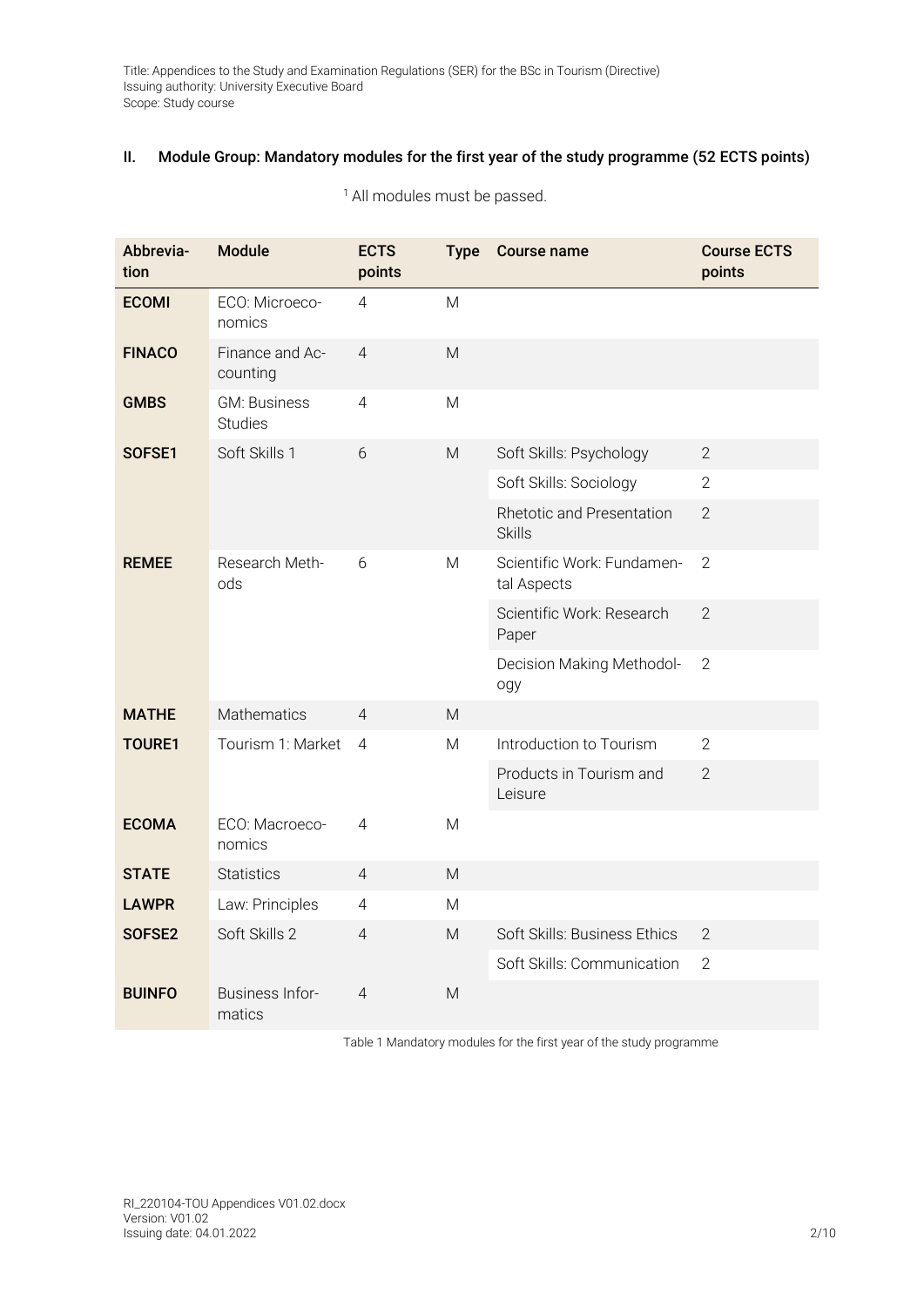# III. Module Group: Mandatory modules for the second year of the study programme (52 ECTS points)

| Abbrevia-<br>tion | <b>Module</b>                                       | <b>ECTS</b><br>points | <b>Type</b> | <b>Course name</b>                                    | <b>Course</b><br><b>ECTS points</b> |
|-------------------|-----------------------------------------------------|-----------------------|-------------|-------------------------------------------------------|-------------------------------------|
| <b>TOURE2</b>     | Tourism 2: Manage-                                  | 6                     | M           | Law: Tourism Law                                      | $\overline{2}$                      |
|                   | ment                                                |                       |             | <b>Marketing Planning Process</b>                     | $\overline{2}$                      |
|                   |                                                     |                       |             | Financial Management in<br>Tourism                    | $\overline{2}$                      |
| <b>SERMAN</b>     | Service Management                                  | $\overline{4}$        | M           |                                                       |                                     |
| <b>CONSU1</b>     | Consumers and Cul-                                  | 6                     | M           | <b>Consumer Behaviour</b>                             | 4                                   |
|                   | tures 1                                             |                       |             | <b>Cultural Studies</b>                               | $\overline{2}$                      |
| MACOE1            | Management con-                                     | 6                     | M           | Sustainable Development                               | $\overline{2}$                      |
|                   | cepts 1                                             |                       |             | Innovation Management                                 | $\mathbf{2}$                        |
|                   |                                                     |                       |             | Project Management Theorie                            | $\overline{2}$                      |
| <b>MASORE</b>     | Market and Social Re-<br>search                     | $\overline{4}$        | M           |                                                       |                                     |
| <b>ETOURM</b>     | eTourism                                            | 4                     | M           |                                                       |                                     |
| <b>MARKPT</b>     | Marketing: Practical<br>Application in Tour-<br>ism | $\overline{4}$        | M           |                                                       |                                     |
| <b>DESTMA</b>     | <b>Destination Manage-</b><br>ment                  | $\overline{4}$        | M           |                                                       |                                     |
| <b>TRAMOB</b>     | Transportation and<br>Mobility                      | $\overline{4}$        | M           |                                                       |                                     |
| <b>CONSU2</b>     | Consumers and Cul-<br>tures 2                       | $\overline{4}$        | M           | Study Week Abroad (Project<br>Management in Practice) | $\overline{2}$                      |
|                   |                                                     |                       |             | Intercultural Competence                              | $\overline{2}$                      |
| MACOE2            | Management Con-                                     | 6                     | M           | Sustainable Tourism - Basics                          | $\overline{2}$                      |
|                   | cepts 2                                             |                       |             | Design Thinking                                       | $\overline{2}$                      |
|                   |                                                     |                       |             | Knowledge Management                                  | $\overline{2}$                      |

<sup>1</sup> All modules muss be passed.

Table 2 Mandatory modules for the second year of the study programme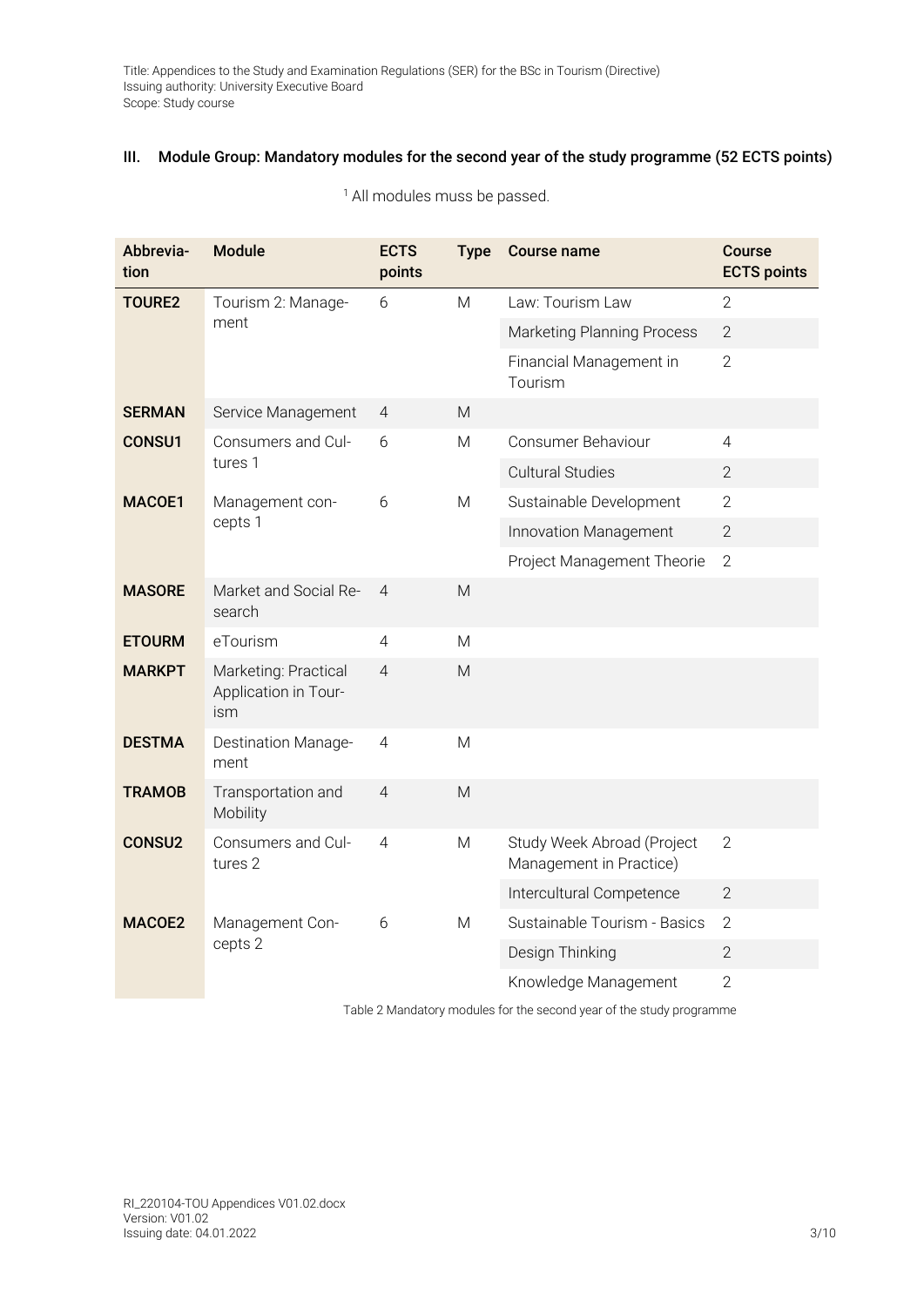# IV. Module Group: Mandatory modules for the third year of study programme (32 ECTS points)

| Abbrevia-<br>tion | <b>Module</b>                           | <b>ECTS</b><br>points | <b>Type</b> | Course name                                                          | <b>Course</b><br><b>ECTS points</b> |
|-------------------|-----------------------------------------|-----------------------|-------------|----------------------------------------------------------------------|-------------------------------------|
| <b>STRATM</b>     | Strategic Manage-<br>ment in Tourism    | $\overline{4}$        | M           |                                                                      |                                     |
| <b>BUILTT</b>     | <b>Built Environment</b><br>and Tourism | $\overline{4}$        | M           |                                                                      |                                     |
| <b>ADMANA</b>     | <b>Advanced Man-</b><br>agement         | 6                     | M           | ECO: Topics in International<br>Economics: European Integra-<br>tion | 2                                   |
|                   |                                         |                       |             | Leadership                                                           | $\overline{2}$                      |
|                   |                                         |                       |             | International Management<br>Competence                               | $\overline{2}$                      |
| <b>ADTOUM</b>     | Advanced Tourism<br>Management          | 6                     | M           | Entrepreneurship and Business<br>Planing                             | $\overline{4}$                      |
|                   |                                         |                       |             | Distinguished Speakers Series                                        | 2                                   |
| <b>THESIS</b>     | <b>Bachelor Thesis</b>                  | 12                    | M           |                                                                      |                                     |

<sup>1</sup> All modules muss be passed.

Table 3 Mandatory modules for the third year of the study programme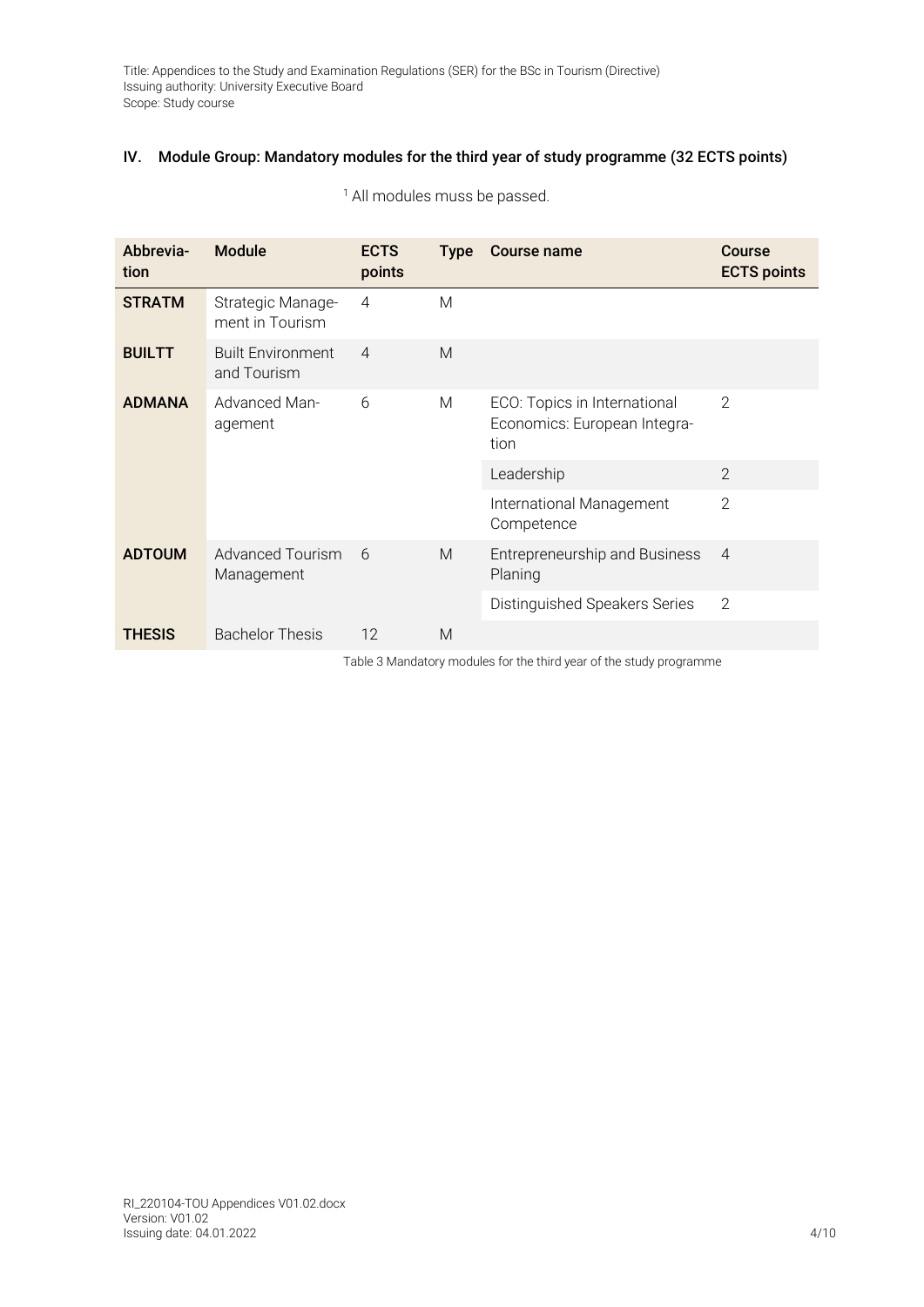## V. Module Group: Mandatory elective modules in languages (20 ECTS points)

<sup>1</sup> A selection of mandatory elective modules must be passed.

<sup>2</sup> The training of foreign languages is regulated in a separate directive.

| Abbreva-<br>tion  | <b>Module</b>           | <b>ECTS</b><br>points | <b>Type</b> | <b>Course name</b>                 | <b>Course ECTS</b><br>points |
|-------------------|-------------------------|-----------------------|-------------|------------------------------------|------------------------------|
| ENGB <sub>2</sub> | English BEC Vantage B2  | 4                     | ME          | English BEC Van-<br>tage B2.1      | $\overline{2}$               |
|                   |                         |                       |             | English BEC Van-<br>tage B2.2      | $\overline{2}$               |
| <b>ENGC1</b>      | English BEC Higher C1   | 4                     | ME          | English BEC Higher<br>C1.1         | $\overline{2}$               |
|                   |                         |                       |             | English BEC Higher<br>C1.2         | 2                            |
| <b>ENGC2A</b>     | English Proficiency C2a | $\overline{4}$        | ME          | <b>English Proficiency</b><br>C2.1 | $\mathbf{2}$                 |
|                   |                         |                       |             | <b>English Proficiency</b><br>C2.2 | $\mathbf{2}$                 |
| <b>ENGC2B</b>     | English Proficiency C2b | $\overline{4}$        | ME          | English Proficiency<br>C2.3        | $\overline{2}$               |
|                   |                         |                       |             | <b>English Proficiency</b><br>C2.4 | $\overline{2}$               |
| SPANA1            | Spanisch A1             | $\overline{4}$        | ME          | Spanisch A1.1                      | $\overline{2}$               |
|                   |                         |                       |             | Spanisch A1.2                      | $\overline{2}$               |
| SPAEA1            | Spanish A1              | $\overline{4}$        | ME          | Spanish A1.1                       | $\overline{2}$               |
|                   |                         |                       |             | Spanish A1.2                       | $\overline{2}$               |
| SPANA2            | Spanisch A2             | $\overline{4}$        | ME          | Spanisch A2.1                      | $\overline{2}$               |
|                   |                         |                       |             | Spanisch A2.2                      | $\overline{2}$               |
| SPAEA2            | Spanish A2              | $\overline{4}$        | ME          | Spanish A2.1                       | $\overline{2}$               |
|                   |                         |                       |             | Spanish A2.2                       | $\overline{2}$               |
| SPANB1            | Spanisch B1             | $\overline{4}$        | ME          | Spanisch B1.1                      | $\mathbf{2}$                 |
|                   |                         |                       |             | Spanisch B1.2                      | $\mathbf{2}$                 |
| SPANB2            | Spanisch B2             | $\overline{4}$        | ME          | Spanisch B2.1                      | $\overline{2}$               |
|                   |                         |                       |             | Spanisch B2.2                      | $\overline{2}$               |
| SPANC1            | Spanisch C1             | $\overline{4}$        | ME          | Spanisch C1.1                      | $\mathbf{2}$                 |
|                   |                         |                       |             | Spanisch C1.2                      | $\mathbf{2}$                 |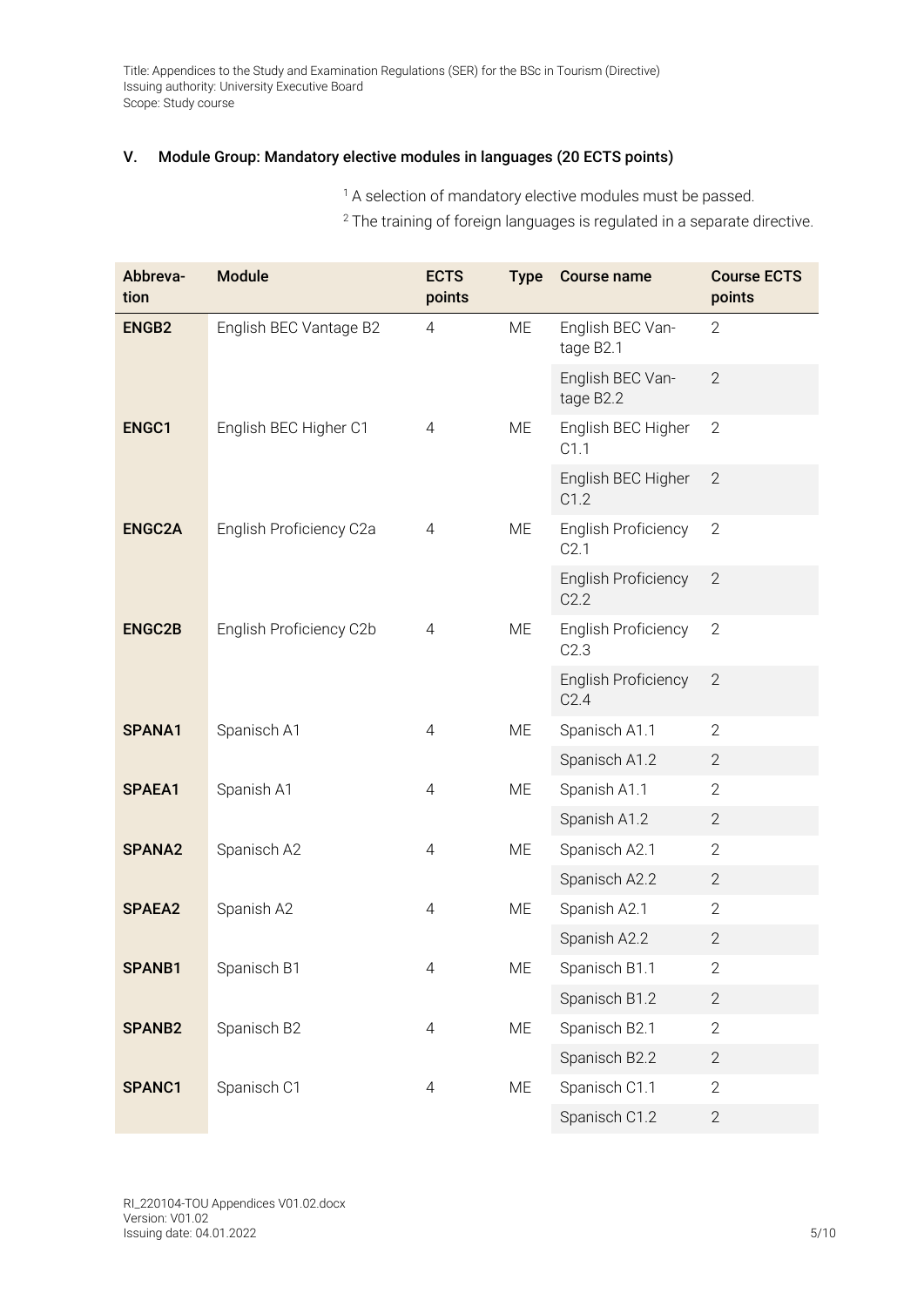| <b>SPTO</b>        | Spanisch in der Tour- | 4              | ME | Spanisch SPT01   | $\mathbf{2}$   |
|--------------------|-----------------------|----------------|----|------------------|----------------|
|                    | ismusbranche (C1)     |                |    | Spanisch SPT02   | $\overline{2}$ |
| FRANA1             | Französisch A1        | 4              | ME | Französisch A1.1 | $\overline{2}$ |
|                    |                       |                |    | Französisch A1.2 | $\mathbf{2}$   |
| <b>FRANA2</b>      | Französisch A2        | $\overline{4}$ | ME | Französisch A2.1 | $\overline{2}$ |
|                    |                       |                |    | Französisch A2.2 | $\overline{2}$ |
| FRANB1             | Französisch B1        | $\overline{4}$ | ME | Französisch B1.1 | $\mathbf{2}$   |
|                    |                       |                |    | Französisch B1.2 | $\overline{2}$ |
| FRANB <sub>2</sub> | Französisch B2        | $\overline{4}$ | ME | Französisch B2.1 | $\overline{2}$ |
|                    |                       |                |    | Französisch B2.2 | $\mathbf{2}$   |
| FRANC1A            | Französisch C1a       | $\overline{4}$ | ME | Französisch C1.1 | $\overline{2}$ |
|                    |                       |                |    | Französisch C1.2 | $\mathbf{2}$   |
| <b>FRANC1B</b>     | Französisch C1b       | 4              | ME | Französisch C1.3 | $\overline{2}$ |
|                    |                       |                |    | Französisch C1.4 | $\mathbf{2}$   |
| <b>ITALA2</b>      | Italienisch A2        | $\overline{4}$ | ME | Italienisch A1   | $\overline{2}$ |
|                    |                       |                |    | Italienisch A2   | $\overline{2}$ |
| <b>ITALB1</b>      | Italienisch B1        | $\overline{4}$ | ME | ItalienischB1.1  | $\overline{2}$ |
|                    |                       |                |    | Italienisch B1.2 | $\overline{2}$ |
| <b>ITALB2</b>      | Italienisch B2        | $\overline{4}$ | ME | Italienisch B2.1 | $\overline{2}$ |
|                    |                       |                |    | Italienisch B2.2 | $\mathbf{2}$   |
| <b>ITALC1</b>      | Italienisch C1        | $\overline{4}$ | ME | Italienisch C1.1 | $\overline{2}$ |
|                    |                       |                |    | Italienisch C1.2 | $\overline{2}$ |
| <b>RUSA1</b>       | Russisch A1           | $\overline{4}$ | ME | Russisch A1.1    | $\overline{2}$ |
|                    |                       |                |    | Russisch A1.2    | $\mathbf{2}$   |
| <b>RUSA2</b>       | Russisch A2           | 4              | ME | Russisch A2.1    | $\overline{2}$ |
|                    |                       |                |    | Russisch A2.2    | $\overline{2}$ |
| <b>RUSB1</b>       | Russisch B1           | $\overline{4}$ | ME | Russisch B1.1    | $\overline{2}$ |
|                    |                       |                |    | Russisch B1.2    | $\mathbf{2}$   |
| GERMA1             | German A1             | $\overline{4}$ | ME | German A1.1      | $\overline{2}$ |
|                    |                       |                |    | German A1.2      | $\mathbf{2}$   |
| <b>GERMA2</b>      | German A2             | 4              | ME | German A2.1      | $\mathbf{2}$   |
|                    |                       |                |    | German A2.2      | $\overline{2}$ |
| GERMB1             | German B1             | $\overline{4}$ | ME | German B1.1      | $\mathbf{2}$   |
|                    |                       |                |    | German B1.2      | $\mathbf{2}$   |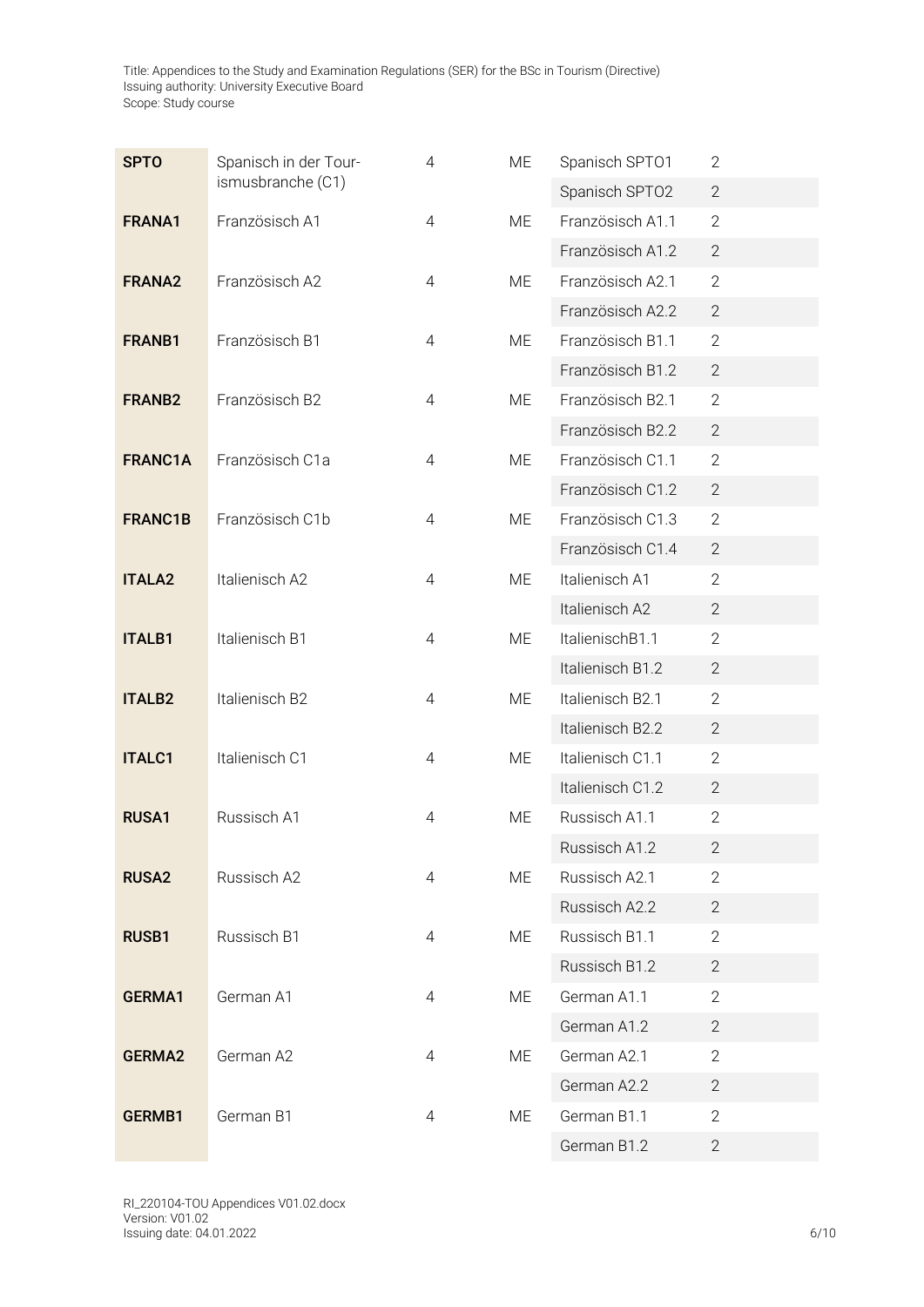| GERMB <sub>2</sub> | German B2 | ME. | German B2.1 |  |
|--------------------|-----------|-----|-------------|--|
|                    |           |     | German B2.2 |  |
| GERMC1             | German C1 | ME  | German C1.1 |  |
|                    |           |     | German C1.2 |  |

Table 4 Mandatory elective modules in languages

## VI. Module Group: Major eCommerce & Sales in Tourism (mandatory elective modules) (12 ECTS points)

| Abbrevia-<br>tion  | Module                                                                  | <b>ECTS</b><br>points | <b>Type</b>                                           | Course name                                             | <b>Course ECTS</b><br>points |
|--------------------|-------------------------------------------------------------------------|-----------------------|-------------------------------------------------------|---------------------------------------------------------|------------------------------|
| MAEC <sub>01</sub> | eCom-<br>merce &<br>Sales in<br>Tourism -<br>Module1                    | 6                     | ME.                                                   | Structure, Consumers and Technol-<br>ogy                | 3                            |
|                    |                                                                         |                       |                                                       | Practical Consulting Project: Opera-<br>tional Analysis | 3                            |
| MAECO <sub>2</sub> | <b>ME</b><br>6<br>eCom-<br>merce &<br>Sales in<br>Tourism -<br>Module 2 |                       | Market Implications and Effective Im-<br>plementation | -3                                                      |                              |
|                    |                                                                         |                       |                                                       | Practical Consulting Project: Develop-<br>ment Concept  | -3                           |

Table 5 Major eCommerce & Sales in Tourism

# VII. Module Group: Major Marketing and Product Development in Tourism (mandatory elective modules) (12 ECTS points)

| Abbrevia-<br>tion | Module                                                          | <b>ECTS</b><br>points | <b>Type</b> | <b>Course name</b>                                | Course<br><b>ECTS points</b> |
|-------------------|-----------------------------------------------------------------|-----------------------|-------------|---------------------------------------------------|------------------------------|
| <b>MAMPD1</b>     | Marketing and Product De-<br>velopment in Tourism -<br>Module 1 | 6                     | МE          | Marketing Strategy<br>and Project Manage-<br>ment | 3                            |
|                   |                                                                 |                       |             | Product Development,<br>Innovation & Pricing      | 3                            |
| <b>MAMPD2</b>     | Marketing and Product De-<br>velopment in Tourism -<br>Module 2 | 6                     | ME.         | Business Models &<br>Market Introduction          | 3                            |
|                   |                                                                 |                       |             | Communication &<br><b>Branding</b>                | 3                            |

Table 6 Major Marketing and Product Development in Tourism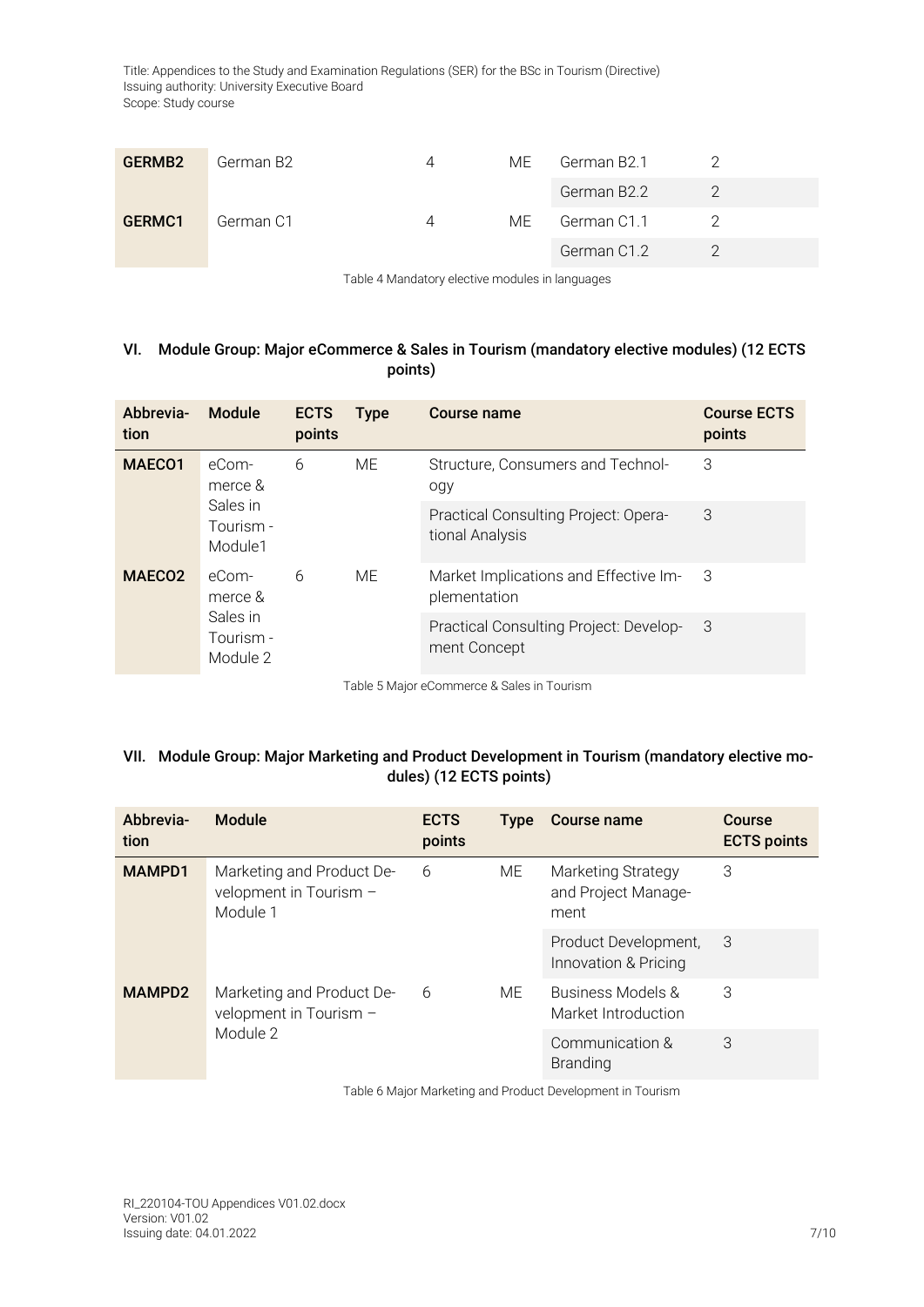| VIII. Module Group: Major Sustainable Tourism and International Development (mandatory elective |
|-------------------------------------------------------------------------------------------------|
| modules) (12 ECTS)                                                                              |

| Abbrevia-<br>tion | Module                                                             | <b>ECTS</b><br>points | <b>Type</b> | Course name                                                | Course<br><b>ECTS</b><br>points |
|-------------------|--------------------------------------------------------------------|-----------------------|-------------|------------------------------------------------------------|---------------------------------|
| <b>MASTD1</b>     | Sustainable Tourism and<br>International Development<br>- Module 1 | 6                     | ME          | Sustainable Develop-<br>ment and Tourism                   | $\overline{2}$                  |
|                   |                                                                    |                       |             | International Develop-<br>ment and Cooperation             | $\overline{4}$                  |
| <b>MASTD2</b>     | Sustainable Tourism and<br>International Development<br>- Module 2 | 6                     | ME          | Sustainable Entrepre-<br>neurship                          | $\overline{2}$                  |
|                   |                                                                    |                       |             | Marketing and Commu-<br>nication of Sustainable<br>Tourism | $\overline{4}$                  |

Table 7 Major Sustainable Tourism and International Development

### IX. Module Group: Major Leadership and Change (mandatory elective modules) (12 ECTS)

| Abbrevia-<br>tion | <b>Module</b>                         | <b>ECTS</b><br>points | <b>Type</b> | Course name                               | <b>Course ECTS</b><br>points |
|-------------------|---------------------------------------|-----------------------|-------------|-------------------------------------------|------------------------------|
| <b>MALEA1</b>     | Leadership and Change - 6<br>Module 1 |                       | МE          | Sinnstiftung und Life 3<br><b>Balance</b> |                              |
|                   |                                       |                       |             | Leadership                                | 3                            |
| <b>MALEA2</b>     | Leadership and Change - 6<br>Module 2 |                       | ME          | Innovation und<br>Change                  | 3                            |
|                   |                                       |                       |             | <b>HRM Systeme</b>                        | 3                            |

Table 8 Major leadership and Change

### X. Module Group: Major Event Communication (mandatory elective modules) (12 ECTS)

| Abbrevia-<br>tion  | <b>Module</b>                     | <b>ECTS</b><br>points | <b>Type</b> | <b>Course name</b>          | <b>Course ECTS</b><br>points |
|--------------------|-----------------------------------|-----------------------|-------------|-----------------------------|------------------------------|
| <b>MAEVE1</b>      | Event Communication -<br>Module 1 | 6                     | ME          | Live Communica-<br>tion     | 3                            |
|                    |                                   |                       |             | <b>Theoretical Basics</b>   | 3                            |
| MAEVE <sub>2</sub> | Event Communication -<br>Module 2 | 6                     | ME.         | Case Study Event<br>Concept | 3                            |
|                    |                                   |                       |             | <b>Event Staging</b>        | 3                            |

Table 9 Major Event Communication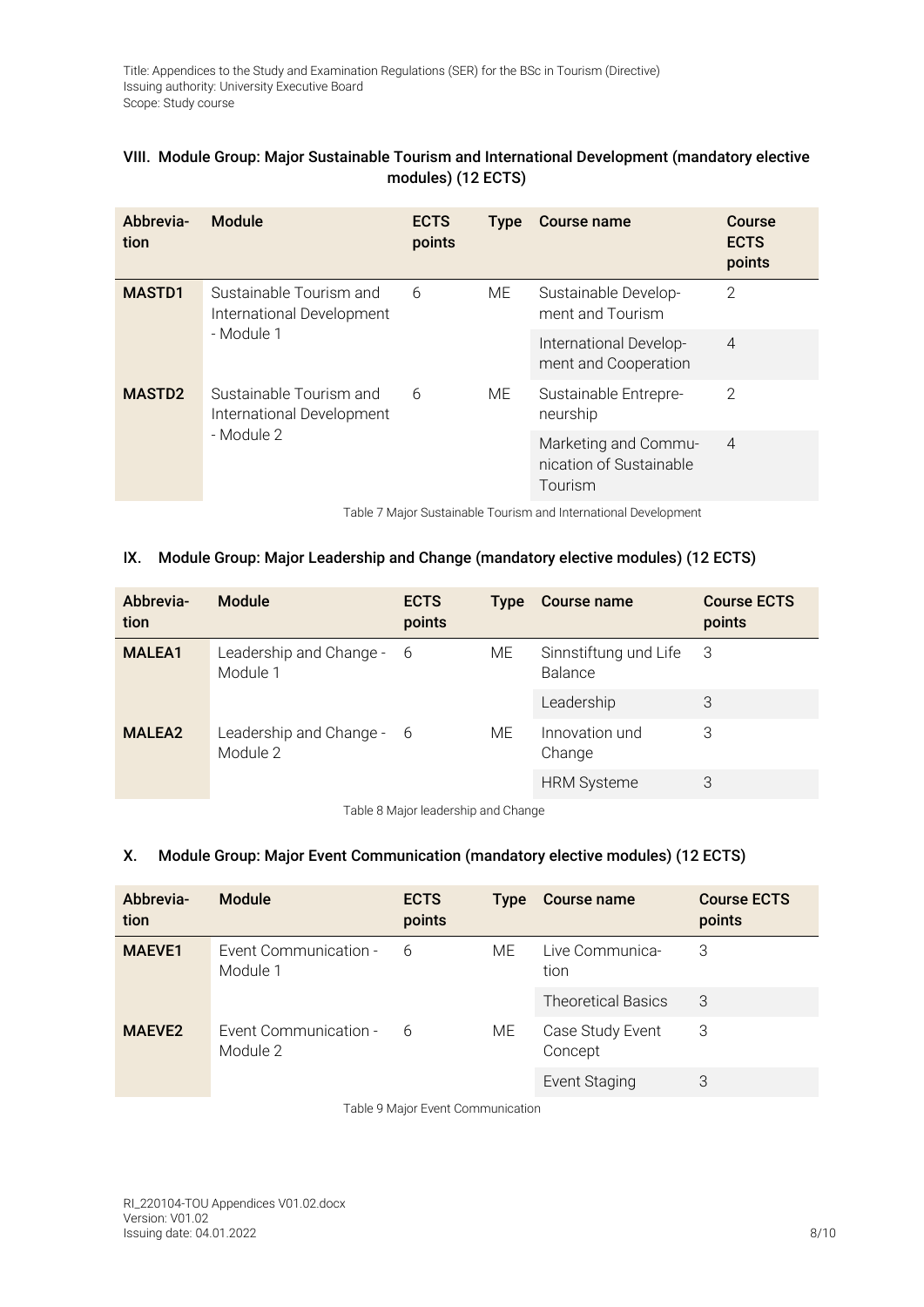# XI. Module Group: Mandatory elective modules (minimum of 4 ECTS points)

<sup>1</sup> A selection of mandatory elective modules muss be passed.

| Abbrevia-<br>tion | <b>Module</b>                                          | <b>ECTS</b><br>points | <b>Type</b> | <b>Course name</b>                                                                       | <b>Course</b><br><b>ECTS</b><br>points |
|-------------------|--------------------------------------------------------|-----------------------|-------------|------------------------------------------------------------------------------------------|----------------------------------------|
| <b>MINMPR</b>     | Media & Public Rela-<br>tions                          | $\overline{4}$        | <b>ME</b>   |                                                                                          |                                        |
| <b>MINSQM</b>     | Service Quality Man-<br>agement                        | $\overline{4}$        | <b>ME</b>   |                                                                                          |                                        |
| <b>MINHOS</b>     | Hospitality Manage-<br>ment                            | $\overline{4}$        | ME          |                                                                                          |                                        |
| <b>MINNIC</b>     | Niche Tourism                                          | $\overline{4}$        | ME          |                                                                                          |                                        |
| <b>MINMTM</b>     | <b>Mountain Tourism</b><br>Management                  | $\overline{4}$        | <b>ME</b>   |                                                                                          |                                        |
| <b>MINIMM</b>     | Integrated Mobility<br>Management                      | $\overline{4}$        | <b>ME</b>   |                                                                                          |                                        |
| <b>MINAVI</b>     | <b>Aviation Management</b>                             | 4                     | <b>ME</b>   |                                                                                          |                                        |
| <b>MINYES</b>     | YES Lab (myclimate)                                    | $\overline{4}$        | <b>ME</b>   |                                                                                          |                                        |
| <b>MINDMX</b>     | Designing Memorable<br>Experiences                     | $\overline{4}$        | ME          |                                                                                          |                                        |
| <b>MINARIC</b>    | Applied Research in an<br><b>International Context</b> | $\overline{4}$        | <b>ME</b>   |                                                                                          |                                        |
| <b>MINRTM</b>     | Retail Management                                      | $\overline{4}$        | <b>ME</b>   |                                                                                          |                                        |
| <b>MINLEM</b>     | Leisure Management                                     | $\overline{4}$        | <b>ME</b>   |                                                                                          |                                        |
| <b>MINHTM</b>     | Health Tourism Man-<br>agement                         | $\overline{4}$        | <b>ME</b>   |                                                                                          |                                        |
| <b>MINSPO</b>     | Sports Tourism                                         | $\overline{4}$        | <b>ME</b>   |                                                                                          |                                        |
| <b>MINKRE</b>     | Kreuzfahrttourismus                                    | $\overline{4}$        | <b>ME</b>   | (in German, in cooperation<br>with the European Distance<br>Learning University Hamburg) |                                        |

Table 10 Mandatory elective modules